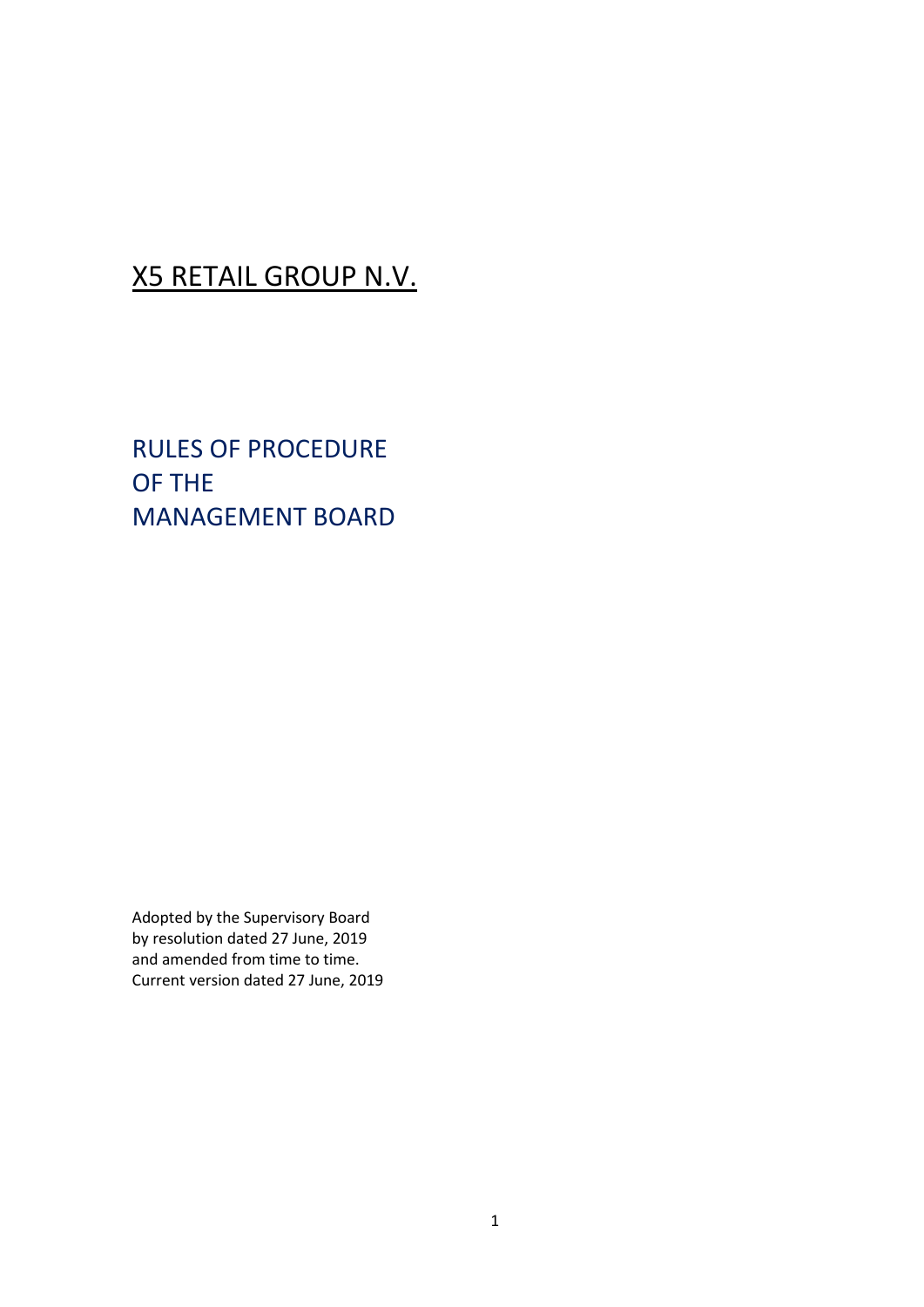| Contents | Page |
|----------|------|
|          | 3    |
|          | 3    |
|          | 4    |
|          | 6    |
|          | 6    |
|          | 8    |
|          | 8    |
|          | 8    |
|          | 9    |
|          | 9    |
|          | 10   |
|          | 10   |
|          | 10   |
|          | 10   |
|          | 11   |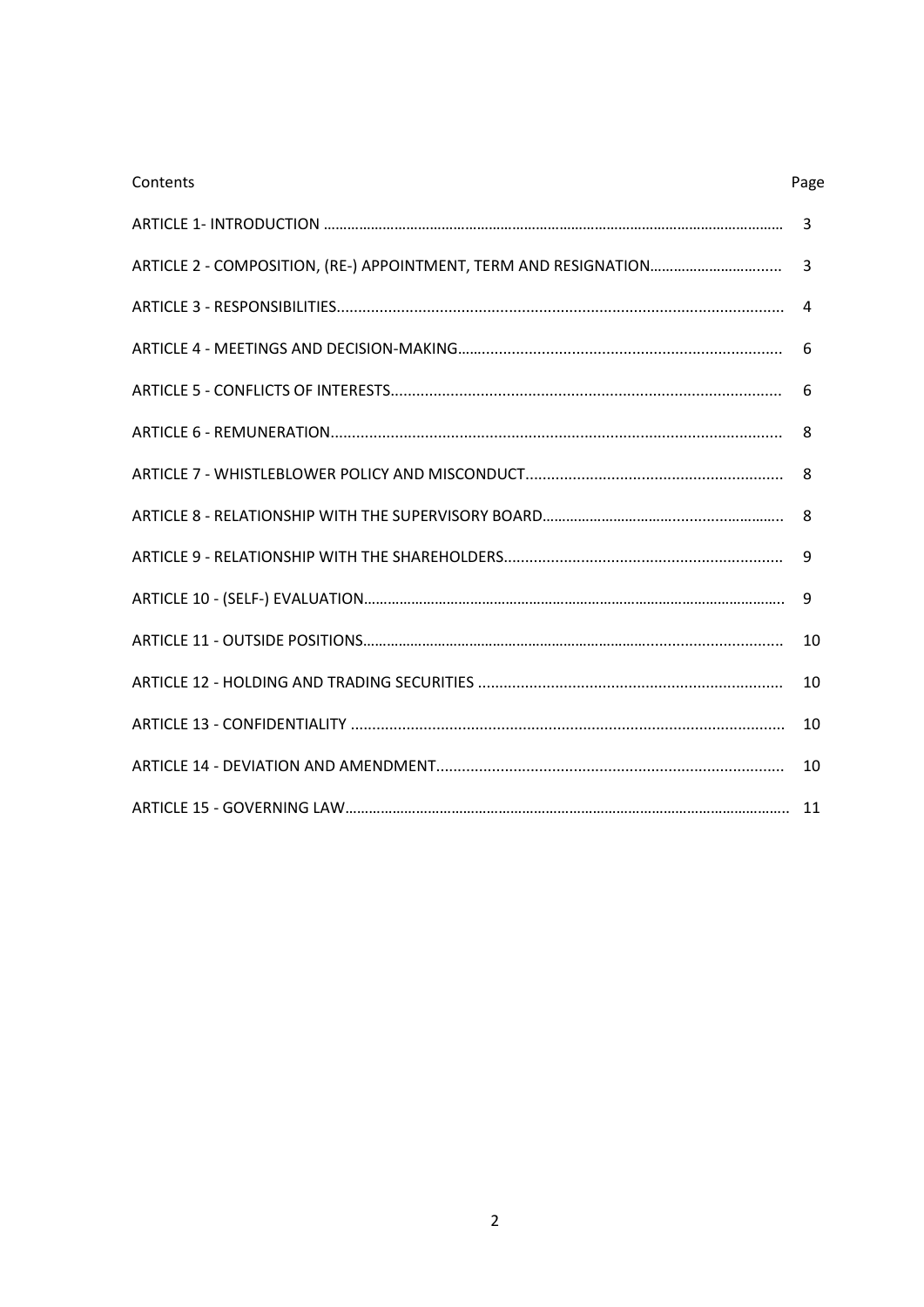# 1. Introduction

- 1.1 X5 Retail Group N.V. ("the Company") is a public company under Dutch law, with a two-tier board structure comprised of a Supervisory Board and Management Board that are accountable to the general meeting of shareholders of the Company (the "General Meeting of Shareholders"). The Management Board is the statutory executive body of the Company with collective responsibility for the overall management of the Company and its group entities (the "Group" or "X5") and operates under the supervision of the Supervisory Board.
- 1.2 These Rules of Procedure for the Management Board are established pursuant to article 15.2 of the Company's Articles of Association (the "Articles of Association"), approved by the Supervisory Board and complementary to the rules and regulations applicable to the Management Board under Dutch Law, Dutch Corporate Governance Code (the "Code") and the Articles of Association. Where these Rules of Procedure are inconsistent with Dutch Law or the Articles of Association, the law or, as the case may be, the Articles of Association shall prevail.
- 1.3 In its resolution adopted on 27 June 2019, the Management Board unanimously declared that:
	- a) it will comply with and be bound by the obligations arising from these Rules of Procedure;
		- b) it will cause newly appointed members of the Management Board to issue a declaration as referred to in subparagraph (a).
- 1.4 These Rules of Procedure are posted on the Company's website [www.x5.ru](http://www.x5.ru/)

# 2. Composition, (re-)appointment, term and resignation

- 2.1 In accordance with article 12.1 of the Articles, the Management Board consists of two or more individual Management Board members. The number of the individual Management Board members shall be determined by the Supervisory Board, with due observance of the preceding sentence.
- 2.2 The Management Board shall be composed such that the requisite expertise, background and competencies are present for them to carry out their duties properly. The size of the Management Board should reflect these requirements. Each Management Board member shall have the specific expertise required for the fulfillment of his duties.
- 2.3 The members of the Management Board shall be appointed, suspended and dismissed in the manner as provided in the Articles of Association. Diversity objectives set out in the Company's Diversity Policy as drawn up by the Supervisory Board shall be considered in the preparation of the appointment or reappointment.
- 2.4 A member of the Management Board shall be appointed for a maximum period of four years. A member may be reappointed for a term of not more than four years at a time.
- 2.5 The Supervisory Board shall appoint one of the individual Management Board members as Chief Executive Officer (the CEO), who will also be the Chairman of the Management Board. One of the other individual Management Board members shall be appointed as Company Secretary. The Supervisory Board may determine the titles of the other individual Management Board members.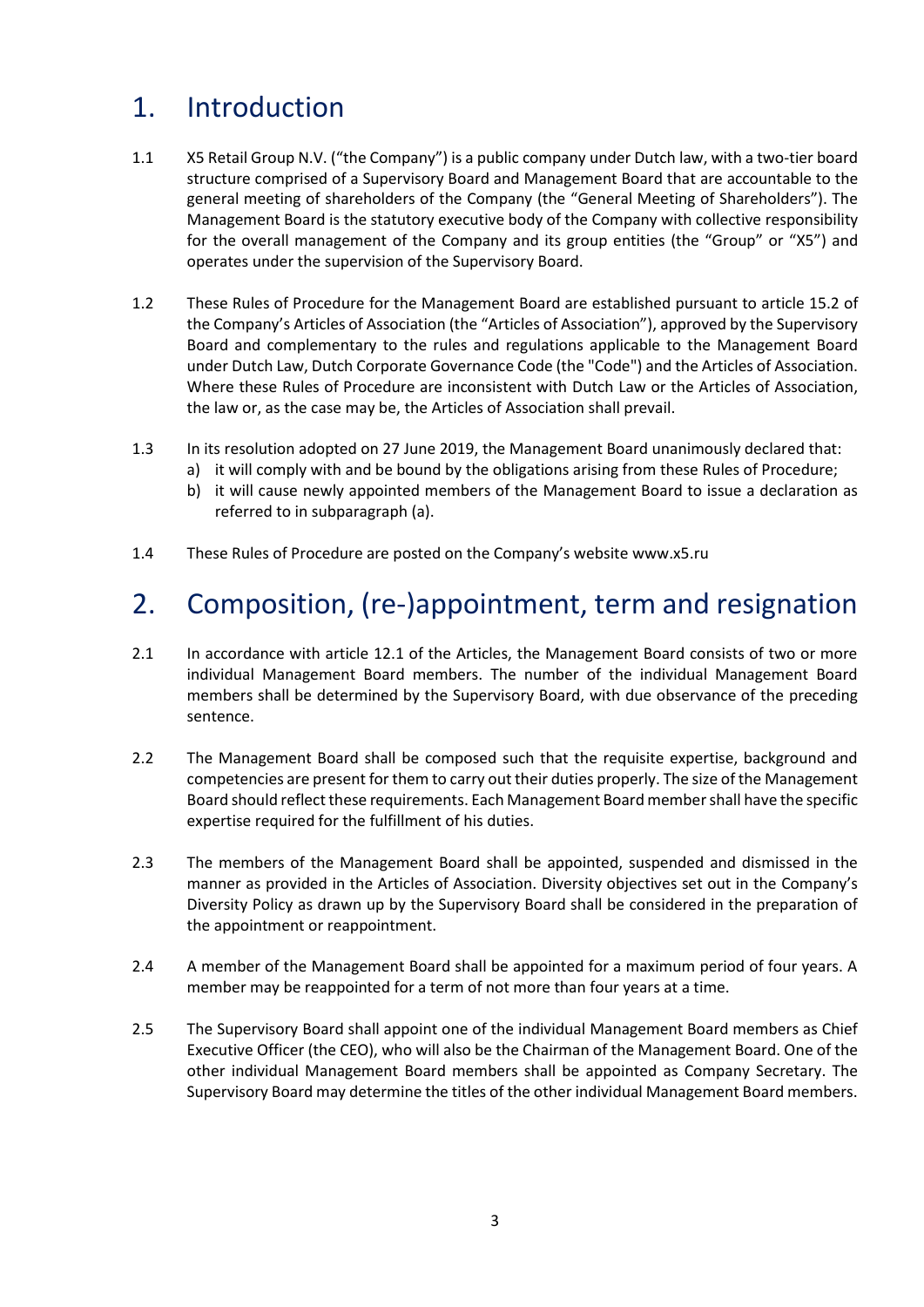2.6 Members of the Management Board shall retire early in the event of inadequate performance, structural differences of opinion, incompatibility of interests and other instances where retirement is deemed necessary at the discretion of the Supervisory Board.

### 3. Responsibilities

- 3.1 The members of the Management Board shall be collectively responsible for the Company's management, the general affairs of the Company's business and the general affairs of the group companies affiliated with the Company. The Management Board shall serve the best interest of the Company while carrying out its responsibilities and will take into account the interests of all persons involved in the Company, including those of the Company's shareholders.
- 3.2 Together with the Supervisory Board, the Management Board is responsible for stimulating openness and accountability among its members and vis-à-vis the Supervisory Board, based on values that contribute to a culture of integrity and long-term value creation.
- 3.3 Individual members of the Management Board may be charged with specific parts of the managerial tasks, without prejudice to the collective responsibility of the Management Board as a whole. The Management Board remains collectively responsible for decisions, even if they are prepared by individual members of the Management Board. An individual member of the Management Board may only exercise such powers as are explicitly attributed or delegated to him and he may never exercise powers beyond those exercisable by the Management Board as a whole.
- 3.4 The division of tasks within the Management Board is determined (and amended, if necessary) by the Management Board, subject to the approval of the Supervisory Board. Management Board members especially charged with particular managerial tasks are primarily responsible for the risk control and monitoring of the managerial tasks concerned.
- 3.5 Each member of the Management Board must inform the other members of the Management Board in a clear and timely manner about the way in which he has used delegated powers and about major developments in the area of his responsibilities.
- 3.6 The responsibilities of the Management Board include:
	- a) the achievement of the Company's objectives, the strategy and associated risk profile, the development of results and corporate social responsibility issues that are relevant to the Company;
	- b) ensuring that internal procedures are established and maintained which safeguard that all relevant information is known to the Management Board and the Supervisory Board in a timely fashion;
	- c) managing the risks associated with the Company's activities;
	- d) ensuring that effective internal risk management and control systems are in place and discussing this with the Audit & Risk Committee and the Supervisory Board;
	- e) maintaining and preparing the financial reporting process;
	- f) compliance with all relevant primary and secondary legislation;
	- g) financing the Company;
	- h) compliance with and maintaining the corporate governance structure of the Company;
	- i) publishing the corporate structure of the Company and any other information required under the Code, through the annual report, the Company's website and otherwise;
	- j) preparing the annual accounts and drawing up the annual budget and important capital investments of the Company;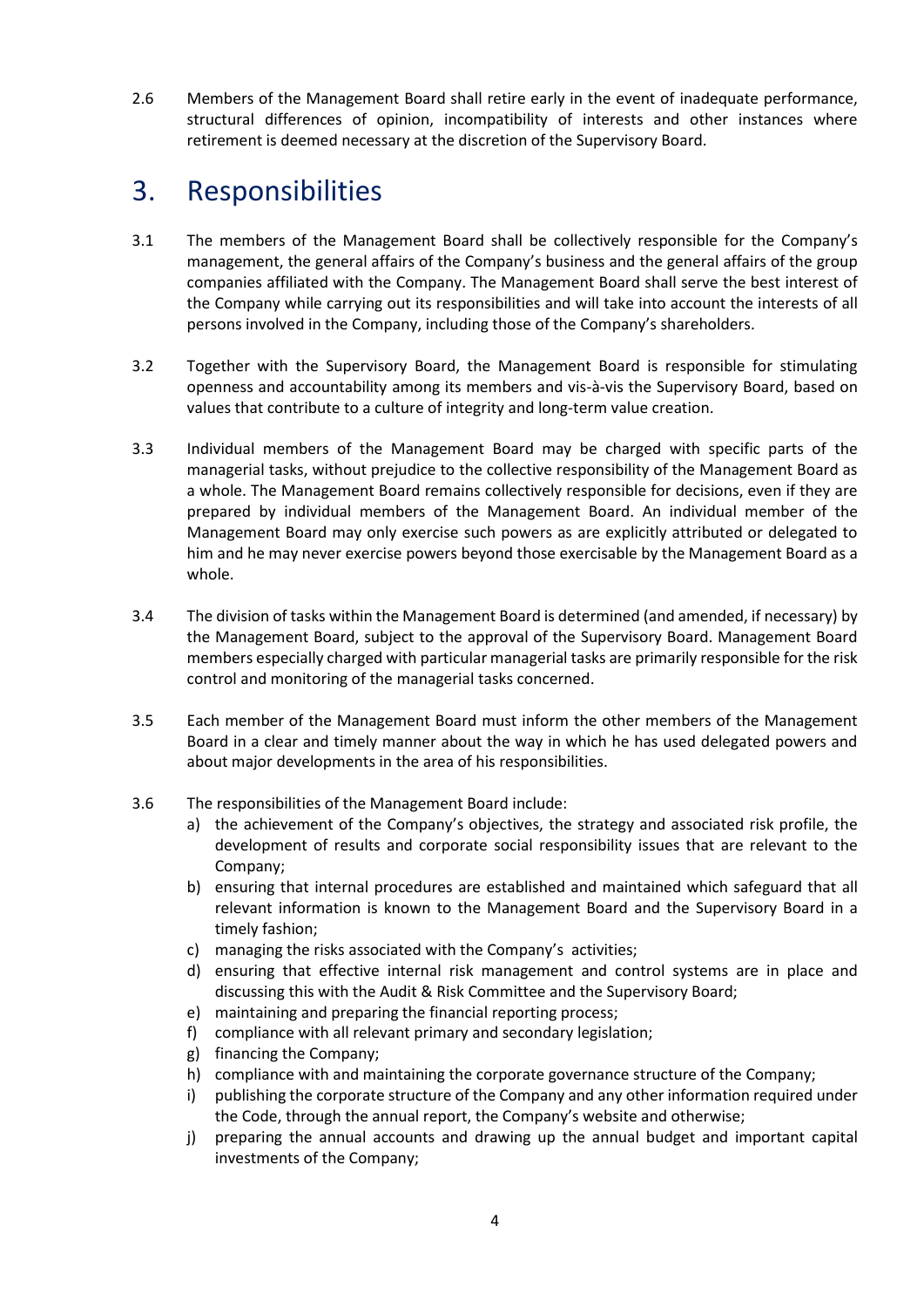- k) giving advice in connection with the nomination of the external auditor of the Company;
- l) ensuring that the external auditor will receive all information that is necessary for the performance of his work in a timely manner.
- 3.7 The Management Board requires prior approval from the Supervisory Board concerning the following matters:
	- a) decisions on the (strategic) priorities of the Company, confirmation of the strategy of the Company, deciding on the indication for the achievement of strategic priorities and the adoption of a finance and production plan for the Company and any changes thereto;
	- b) the establishment of branch offices and representative offices of the Company and the discontinuation of such activities;
	- c) any agreements between the Company on the one side and a Managing Director or his management company on the other side;
	- d) the entering into any transaction or a number of related transactions with a value in excess of one hundred and twenty five million Euro (EUR 125,000,000), which also includes undervalue transactions whereby the underlying value of the assets exceeds one hundred and twenty five million Euro (EUR 125,000,000), provided that no approval of the Supervisory Board shall be required:
		- i. if the company enters into any transaction or a number of related transactions with any of its direct or indirect wholly owned subsidiaries;
		- ii. in case of any transaction between two or more direct or indirect wholly owned subsidiaries of the company; and
		- iii. in the case of an acquisition or disposal of shares in the share capital of the Company or of Depositary Receipts as referred to in article 9 of the Company's Articles of Association; and
		- iv. as resolved by the Supervisory Board, in case of ordinary commercial contracts with suppliers with a value in excess of EUR 125,000,000;
	- e) the approval of internal documents regulating the activities of the Company's corporate bodies;
	- f) the decision on the price (valuation) of assets and securities (other than shares in the capital of the Company) issued or acquired if such valuation is required by law;
	- g) decisions to grant share schemes or option schemes to persons other than the Managing Directors.
- 3.8 The Chairman of the Management Board is, amongst other things, responsible for:
	- a) coordinating the management policy of the Company;
	- b) ensuring the effective and collective functioning of the Management Board;
	- c) the financial reporting of the Company;
	- d) drafting the agenda -with input from the other Managing Directors- and chairing meetings of the Management Board;
	- e) maintaining intensive and frequent contacts with the Supervisory Board and in particular with its chairman, and informing the other members of the Management Board in a timely and careful manner about the results of those contacts;
	- f) maintaining good contacts with the shareholders of the Company; and
	- g) receiving and deciding on reports by employees of the Company of irregularities in the Company of a general, operational and financial nature, unless the Company's rules on whistleblowers provide that those employees report such irregularities to the chairman of the Supervisory Board.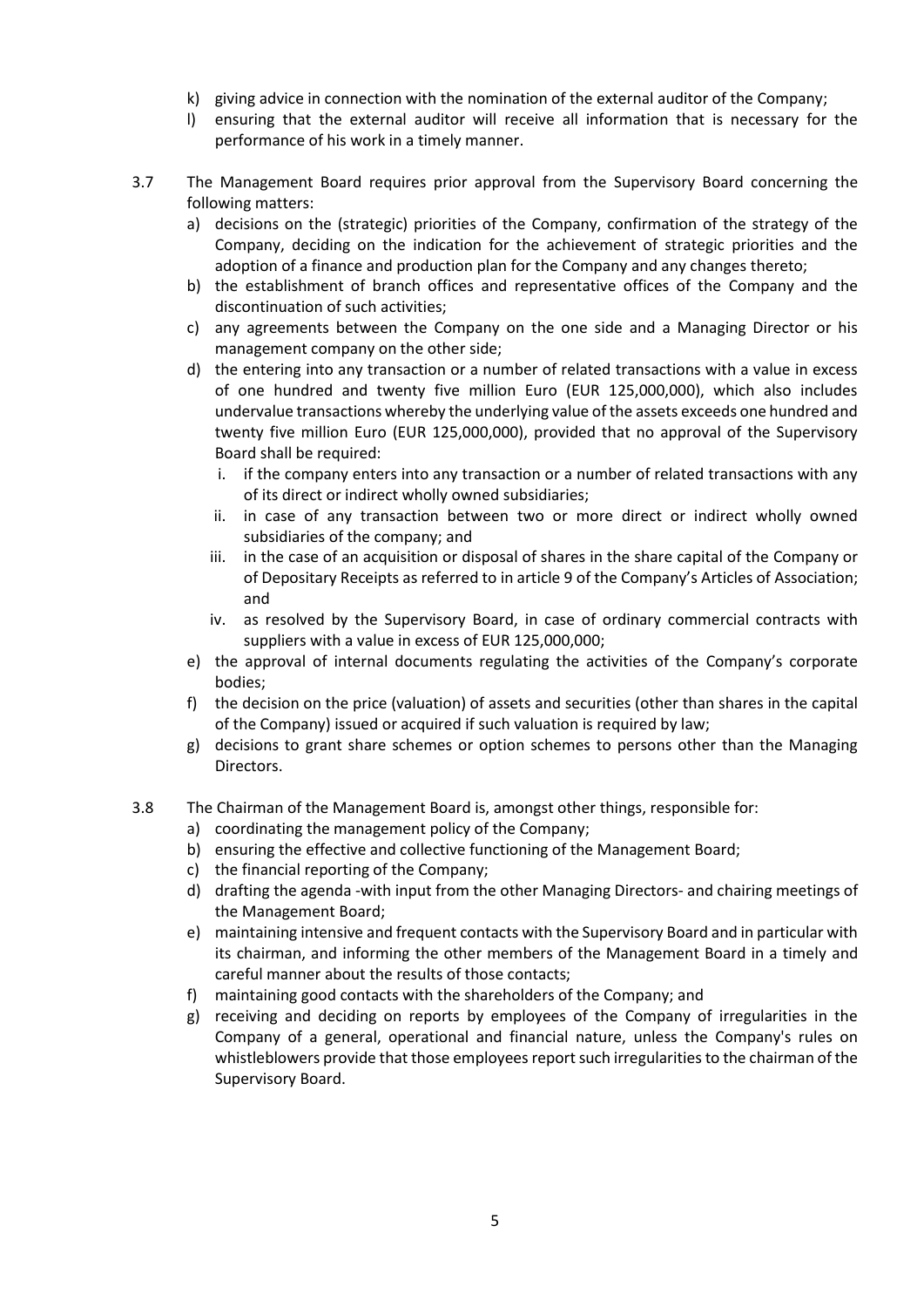- 3.9 The Company Secretary shall, beside his general duties and responsibilities as member of the Management Board, be responsible for:
	- a) coordinating the Company's formal decision making process and public disclosure and reporting requirements;
	- b) monitoring and ensuring compliance with Dutch and other applicable rules and regulations;
	- c) ensuring that the Supervisory Board acts in accordance with Dutch law, the Articles of Association and the Rules of the Supervisory Board; and
	- d) Assist the Supervisory Board as described in the Rules of the Supervisory Board.

# 4. Meetings and decision-making

- 4.1 Management Board meetings are held in accordance with a meeting schedule to be annually set by the Management Board. Additional meetings are convened at the request of any individual Management Board member. The meetings shall generally be held at the offices of the Company in the Netherlands, but may also take place elsewhere. Meetings may be held by telephone or videoconference provided that all participants can hear each other simultaneously.
- 4.2 The meetings will be chaired by the Chairman. In the absence of the CEO, the Management Board shall appoint one of the Managing Directors as the chairman for that meeting.
- 4.3 The Company Secretary will act as the secretary of the meetings of the Management Board. In the absence of the Company Secretary, the Management Board shall appoint one of the Managing Directors as the secretary for that meeting.
- 4.4 The secretary shall keep minutes of the proceedings at meetings of the Management Board. The minutes shall be adopted in the same meeting or in a following meeting of the Management Board and shall be signed by the Chairman and the secretary as evidence thereof.
- 4.5 Each Managing Director shall have the right to cast one vote.
- 4.6 The Management Board shall adopt resolutions with a simple majority of the votes cast in a meeting in which more than fifty (50) percent of all the Managing Directors in office are present or represented provided that any Managing Director with a conflict of interest as referred to in clause 5 of these Rules, is not taken into account when establishing this quorum. If there is a tie vote, the Supervisory Board shall decide.
- 4.7 If within half an hour of the time appointed for a meeting the quorum set out in the previous paragraph is not present or represented a new meeting will be convened.
- 4.8 A Managing Director may be represented by another Managing Director authorised in writing. The expression: "in writing" shall include any message transmitted by current means of communication and received in writing. A Managing Director may not act as representative for more than one Managing Director.
- 4.9 Resolutions of the Management Board may also be adopted in writing without recourse to a Management Board meeting.

### 5. Conflict of interests

5.1 Any form of conflict of interest between the Company and the members of its Management Board shall be prevented. To avoid conflicts of interest, adequate measures shall be taken. The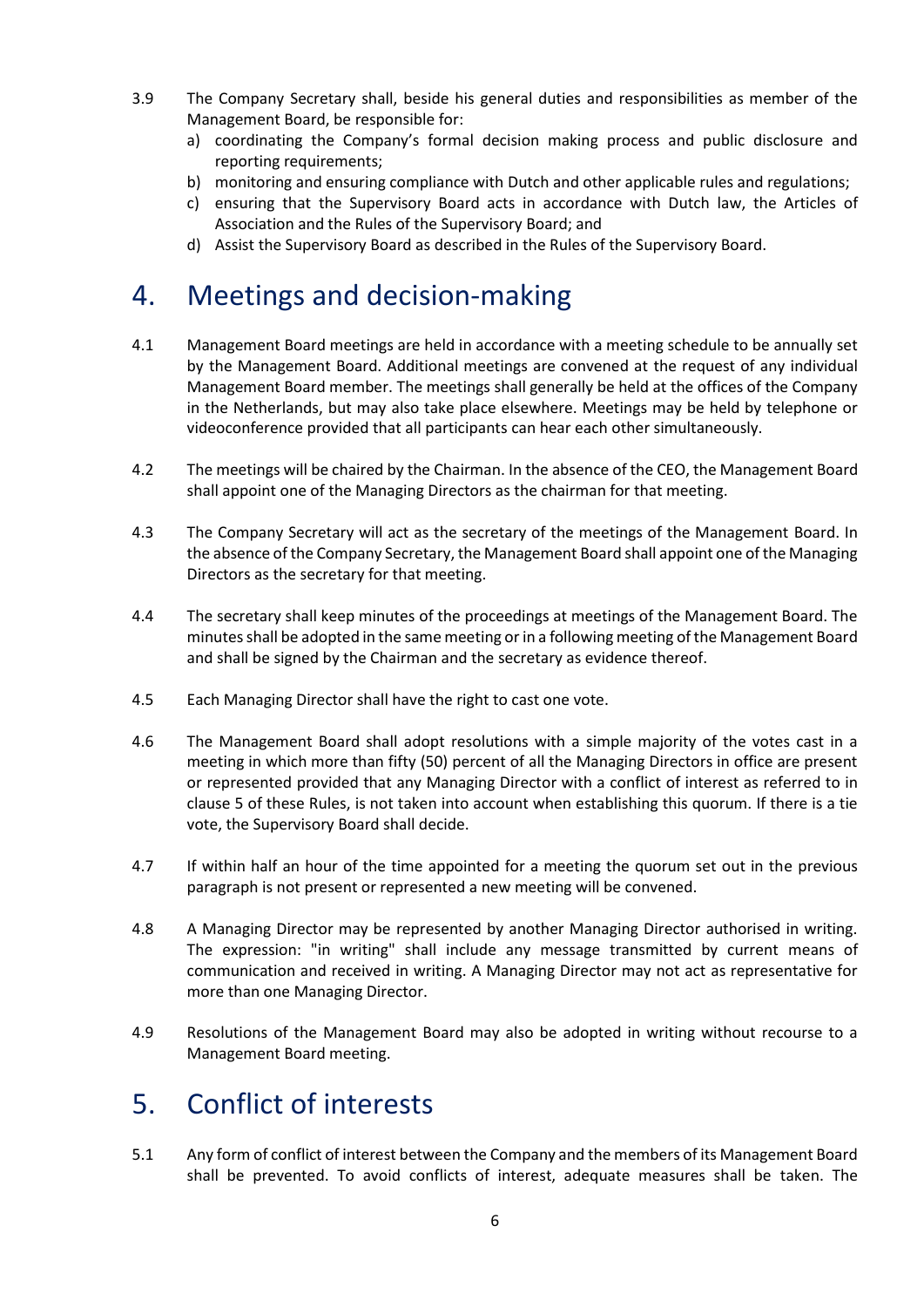Supervisory Board is responsible for the decision-making on dealing with conflicts of interest regarding Management Board members.

- 5.2 A (potential) conflict of interest for the purpose of this clause 5 means:
	- a) a direct or indirect personal conflict of interest within the meaning of article 2:129(6) Dutch Civil Code; and
	- b) any other situation which causes reasonable doubt about whether the Management Board member concerned is primarily guided in the decision-making process by the interests of the Company and its business.
	- c) A Management Board member shall in any event have a potential conflict of interest if the Company intends to enter into a transaction with a legal entity:
		- i. in which that Management Board member has a material financial interest, being a direct or indirect shareholding of at least 10% of the share capital;
		- ii. whose management or supervisory board includes a member who has a family law relationship with that Management Board member; or
		- iii. in which that Management Board member has a management or supervisory position.
- 5.3 A Management Board member must be alert to conflicts of interest and may not:
	- a) compete with the Company;
	- b) demand or accept substantial gifts from the Company for themselves or their spouse, registered partner or other life companion, foster child or relative by blood or marriage up to the second degree;
	- c) provide unjustified advantages to third parties at the Company's expense;
	- d) take advantage of business opportunities that the Company is entitled to, for themselves or for their spouse, registered partner or other life companion, foster child or relative by blood or marriage up to the second degree.
- 5.4 A Management Board member shall not take part in any deliberation and decision-making that involves a subject or transaction in relation to which he has a conflict of interest with the Company. If, as a result, no Management Board resolution can be adopted, the resolution will be adopted by the Supervisory Board
- 5.5 A Managing Director must without delay report any conflict of interest or potential conflict of interest to the chairman of the Supervisory Board and to the other Managing Directors. The Managing Director must provide all relevant information, including any relevant information concerning his or her spouse, registered partner or other life companion, foster child and relatives by blood or marriage up to the second degree.
- 5.6 In case a (potential) conflict of interest is reported in respect of any member of the Management Board, the Supervisory Board, herein assisted by the Audit & Risk Committee, will determine whether a reported (potential) conflict of interest qualifies as a conflict of interest for which such member of the Management Board should not participate in the discussions and decision-taking process, outside the presence of the Management Board member concerned.
- 5.7 All transactions in which there are conflicts of interest with Management Board members should be agreed on terms that are customary in the market.
- 5.8 All transactions in which there are conflicts of interest with Management Board members, which are approved by the Supervisory Board should be published in the management report, together with a declaration that best practices provision 2.7.3, 2.7.4 and 2.7.5 of the Code has been complied with.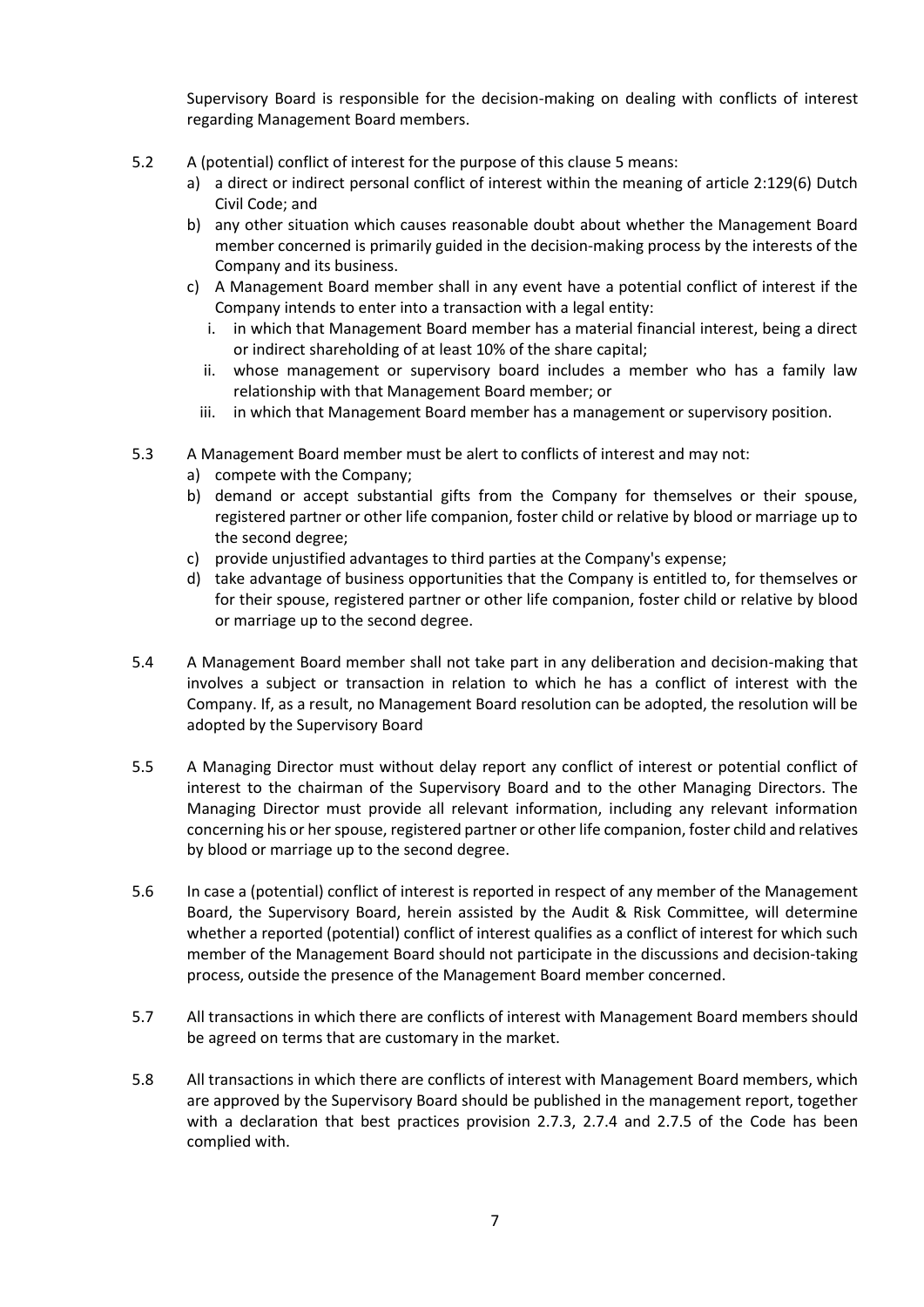5.9 The Company does not grant the Management Board members any personal loans or guarantees unless in the normal course of business and on terms applicable to the personnel as a whole, and after approval of the Supervisory Board. No remission of loans are granted.

#### 6. Remuneration

- 6.1 The remuneration of the members of the Management Board shall be determined within the scope of the remuneration policy adopted by the General Meeting on the proposal of the Supervisory Board and in accordance with the Code.
- 6.2 The level and structure of the remuneration and further conditions of employment of each individual member of the Management Board shall be determined by the Supervisory Board, on proposal of the Nomination and Remuneration Committee. In such proposal the Nomination and Remuneration Committee should take note of the views of each individual Management Board Member with regard to the amount and structure of their own remuneration.
- 6.3 The main elements of the contract of a member of the Management Board with the Company shall be made public via the Company's website immediately after it is concluded, and in any event no later than the date of the notice calling the General Meeting of Shareholders where the appointment of the Management Board member will be proposed.

# 7. Whistleblower policy and misconduct

- 7.1 The Management Board shall ensure that employees have the possibility, without jeopardizing their legal position, of reporting alleged irregularities of a general, operational and financial nature within the Company to the CEO or an officer or body designated by him for such purpose. Alleged irregularities concerning the functioning of Management Board members shall be reported to the Chairman of the Supervisory Board. The whistleblower policy is posted on the Company's website.
- 7.2 The Management Board shall inform the Chairman of the Supervisory Board without delay of any signs of actual or suspected material misconduct or irregularities within the Company and its businesses.

# 8. Relationship with the Supervisory Board

- 8.1 The CEO and Company Secretary will be invited for and will in principle attend each Supervisory Board meeting, other Members of the Management Board will attend Supervisory Board meetings when invited to do so by the chairman of the Supervisory Board.
- 8.2 The CEO, the Company Secretary and if and when required other members of the Management Board will have regular contacts with the Supervisory Board.
- 8.3 The Management Board shall timely provide the Supervisory Board with information (if possible, in writing) on all facts and developments concerning the Company, which the Supervisory Board may need to function as required and to properly carry out its duties.
- 8.4 The Management Board shall monthly provide the Supervisory Board with a report prepared in a format as agreed from time to time and setting out detailed information on inter alia revenues, store openings and other relevant KPIs.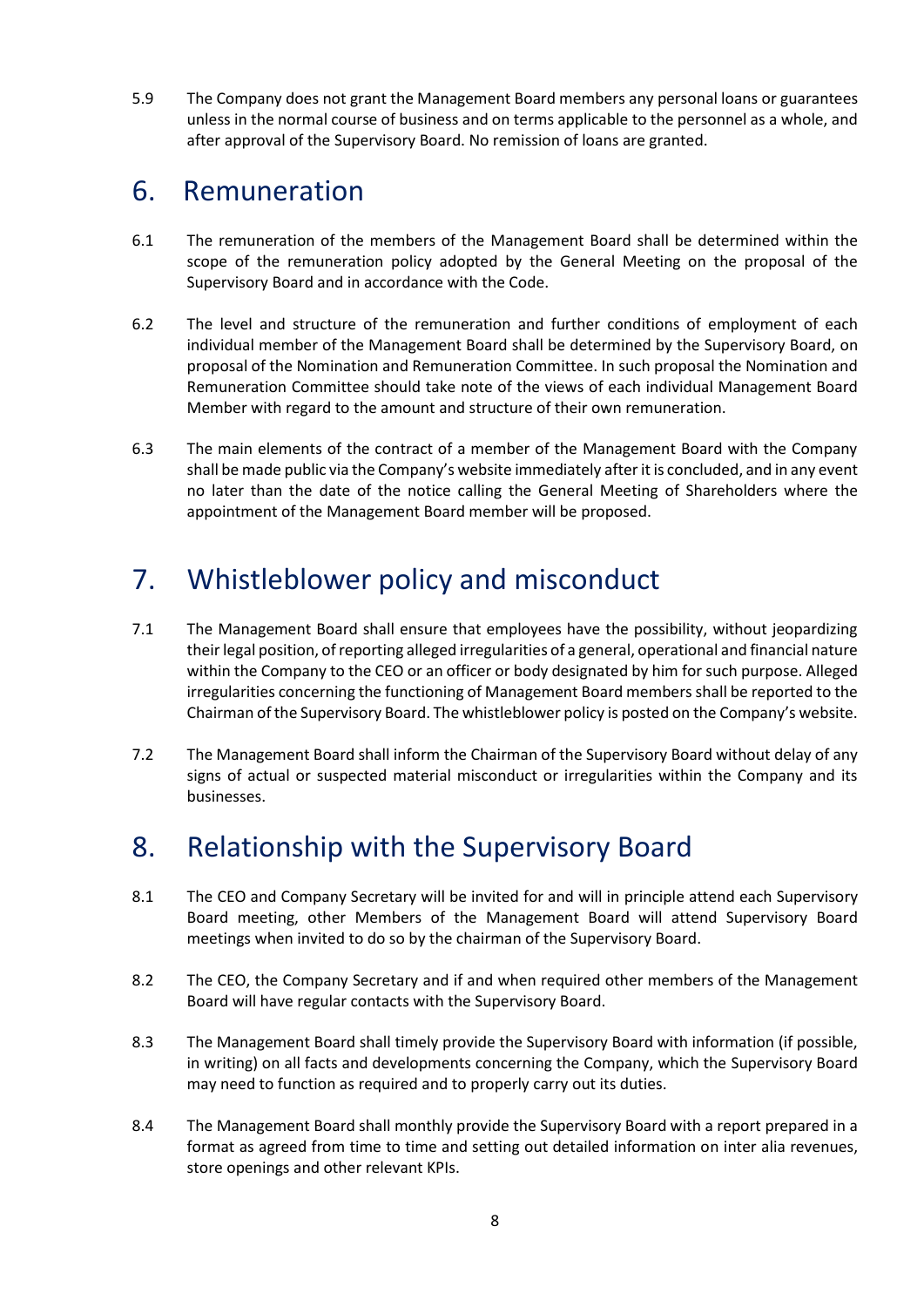- 8.5 The Management Board shall report on a quarterly basis the results of the Company in the previous period to the Supervisory Board, including a comparison of the figures and budget, also in relation to the same period in the previous financial year and with reference to the most important developments in that period. The Management Board shall also provide the Supervisory Board with appropriate financial reporting, including but not limited to a balance sheet and P&L statement, prepared in a format as agreed from time to time.
- 8.6 Each year, without prejudice to the above, the Management Board shall provide the Supervisory Board with a budget for the following year, an up-to-date version of its long-term plans, the main features of the strategic policy, the general and financial risks, and the management and control systems of the Company. These documents will be provided in time so as to enable the Supervisory Board to give its approval by December of the then current year.
- 8.7 If a takeover bid for the Company's shares or depositary receipts of the Company's shares is in the process of being prepared, the Management Board shall ensure that the Supervisory Board is closely involved in the takeover process in a timely fashion. Furthermore, if the Management Board receives a request from a competing bidder to inspect the Company's records, the Management Board shall discuss this request with the Supervisory Board without delay.

#### 9. Relationship with the shareholders

- 9.1 The members of the Management Board shall attend the General Meeting, unless they are prevented from attending on serious grounds.
- 9.2 The Management Board shall timely provide the General Meeting with any information it may require, unless important interests of the Company or any law, rules or regulations applicable to the Company prevent it from doing so. The Management Board shall specify the reasons for invoking such important interests.
- 9.3 The Management Board shall inform the shareholders by means of explanatory notes to the agenda of all facts and circumstances relevant to the matters included in the agenda.
- 9.4 The Management Board is responsible for the corporate governance structure of the Company and is accountable to the General Meeting.

### 10. (Self-)evaluation

- 10.1 The functioning of the Management Board as a collective and the functioning of individual Management Board members will be evaluated on a regular basis by the Supervisory Board.
- 10.2 At least once a year, the Management Board should evaluate its own functioning as a whole and that of the individual Management Board members.
- 10.3 Each Management Board member shall annually identify any specific aspects in respect of which he or she requires further training or education.

# 11. Outside Positions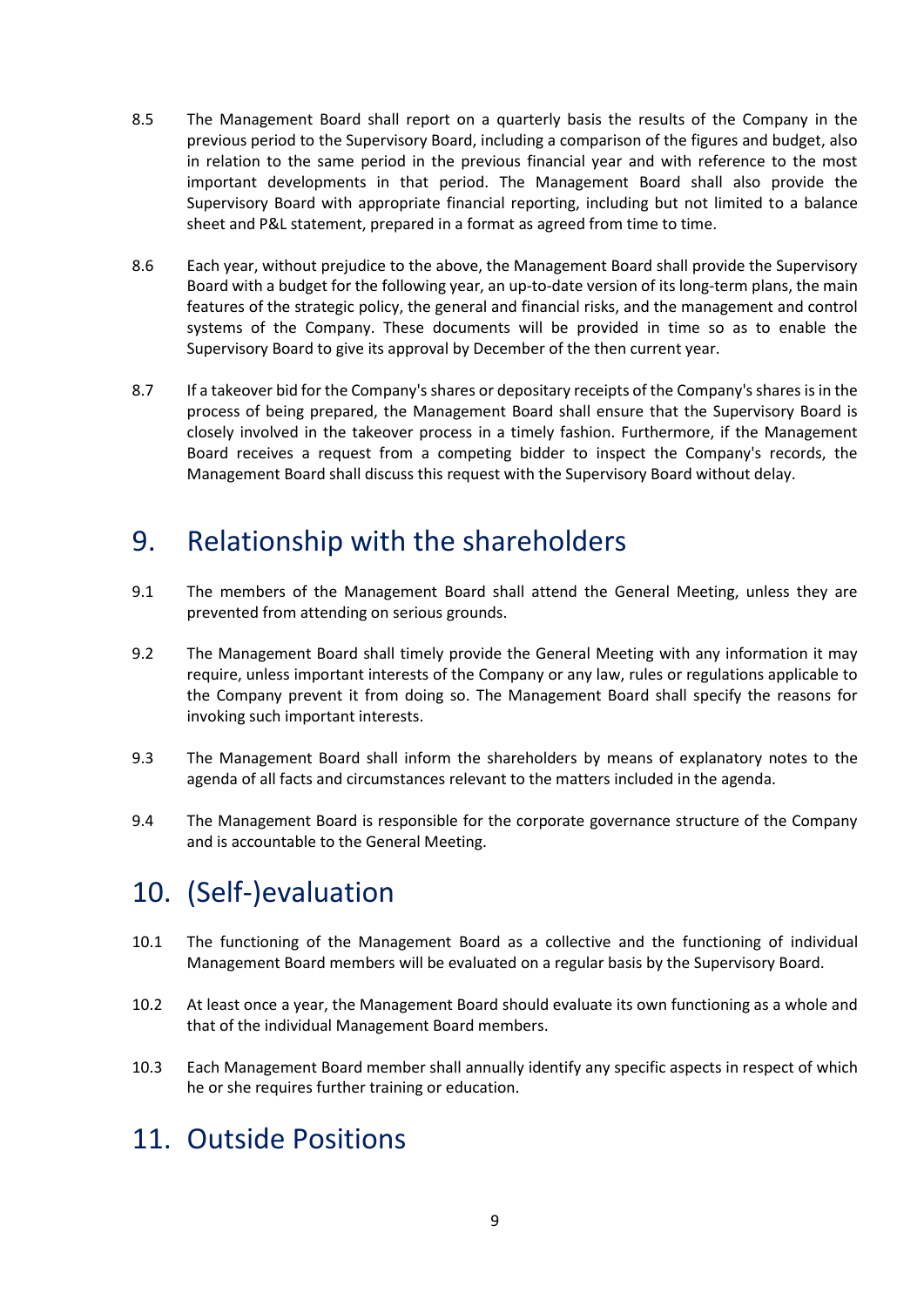- 11.1 A member of the Management Board may not be a member of the Supervisory Board of more than two listed companies, subject to clause 11.2 of these Rules below.
- 11.2 A member of the Management Board shall not accept membership of the supervisory board of another listed company, not belonging to the group to which the Company belongs, without the approval of the Company's Supervisory Board. Such position must be in the interest of the Company.
- 11.3 A member of the Management Board may not be the chairman of the supervisory board of a listed company, not belonging to the group to which the Company belongs.
- 11.4 Other important ancillary positions held by a member of the Management Board shall be notified to the Supervisory Board in advance, at least annually.
- 11.5 Managing positions held in group companies of the Company, are deemed to be derived from the position of member of the Management Board and shall therefore be subject to these rules.

### 12. Holding and trading securities

- 12.1 Should any member of the Management Board hold securities in the Company, this will be for the purpose of long-term investment. Members of the Management Board will refrain from shortterm transactions in securities in the Company.
- 12.2 With respect to securities in the Company, members of Management Board are bound to the X5 Inside Information and Dealing Code and must at all times comply with all Dutch and foreign statutory provisions and regulations, including applicable notification requirements, applicable to the ownership of and transactions related to securities in the Company.

#### 13. Confidentiality

13.1 Members of the Management Board shall treat all information and documentation acquired within the framework of their position as member of the Management Board with the necessary discretion and, in the case of classified information, with the appropriate secrecy. Classified information shall not be disclosed outside the Supervisory Board or the Management Board, made public or otherwise made available to third parties, even after resignation from the Management Board, unless it has been made public by the Company, as required by law or by any regulatory or governmental authority or it has been established that the information is already in the public domain.

#### 14. Deviation and Amendment

- 14.1 Subject to the Supervisory Board's approval, the Management Board may occasionally resolve not to comply with these Rules.
- 14.2 Subject to the Supervisory Board's approval, the Management Board may amend these Rules.

### 15. Governing law